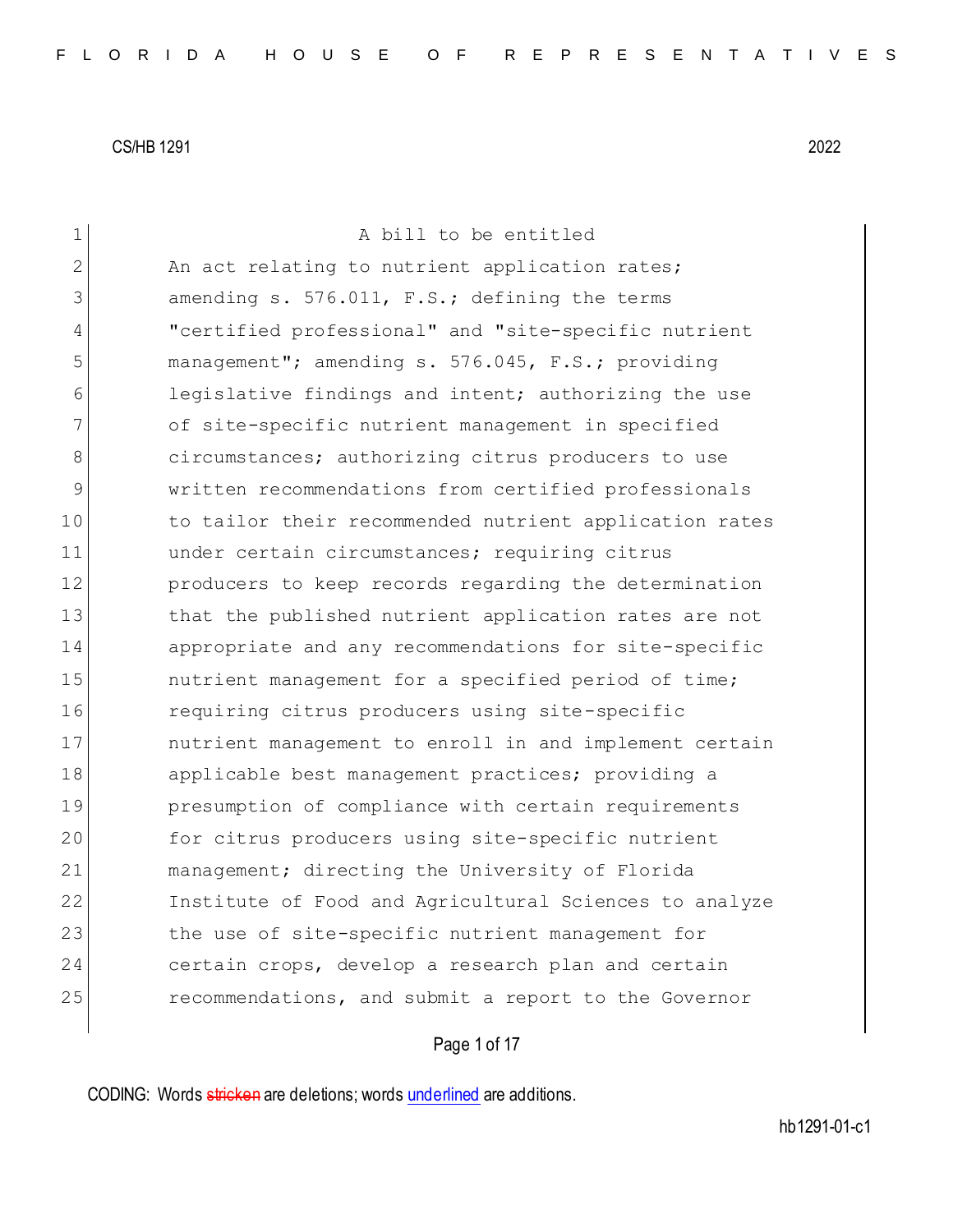| 26 | and Legislature by a specified date; extending the             |
|----|----------------------------------------------------------------|
| 27 | expiration of certain provisions; amending s. 403.067,         |
| 28 | F.S.; conforming a provision to changes made by the            |
| 29 | act; providing an effective date.                              |
| 30 |                                                                |
| 31 | Be It Enacted by the Legislature of the State of Florida:      |
| 32 |                                                                |
| 33 | Section 1. Present subsections (5) through (31) and (32)       |
| 34 | through (42) of section 576.011, Florida Statutes, are         |
| 35 | redesignated as subsections (6) through (32) and (34) through  |
| 36 | (44), respectively, and new subsections (5) and (33) are added |
| 37 | to that section, to read:                                      |
| 38 | 576.011 Definitions. When used in this chapter, the term:      |
| 39 | (5) "Certified professional" means an individual who holds     |
| 40 | a certified crop adviser designation issued by the American    |
| 41 | Society of Agronomy, who has passed the society's Southeast    |
| 42 | Region Certified Crop Adviser Exam, who holds a 4R Nutrient    |
| 43 | Management Specialty certification, and whose credentials have |
| 44 | been verified by the society's Florida Certified Crop Adviser  |
| 45 | Board.                                                         |
| 46 | (33) "Site-specific nutrient management" means the             |
| 47 | application of nutrients in accordance with s. 576.045(4).     |
| 48 | Section 2. Section 576.045, Florida Statutes, is amended       |
| 49 | to read:                                                       |
| 50 | Nitrogen and phosphorus; findings and intent;<br>576.045       |
|    | Page 2 of 17                                                   |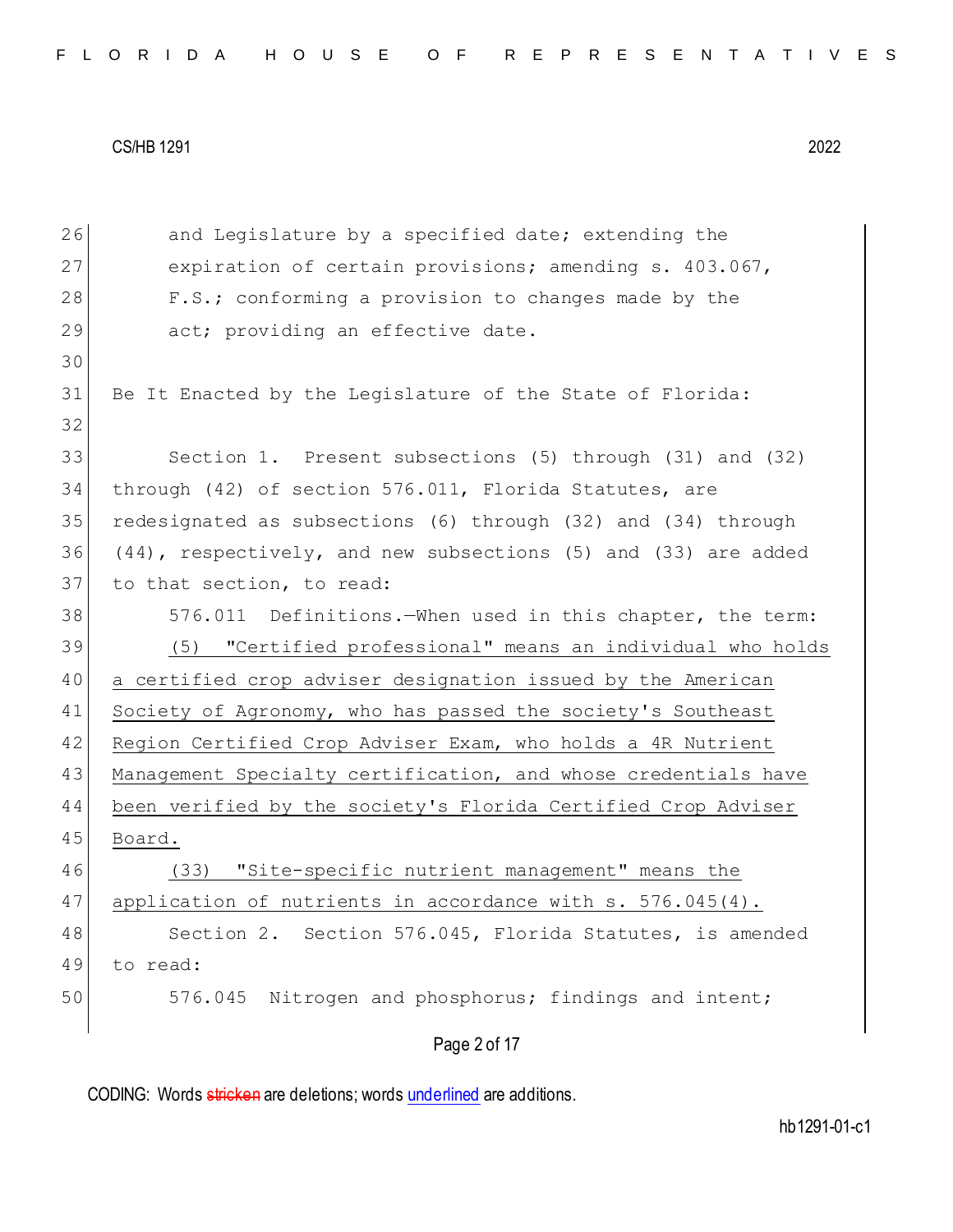51 fees; purpose; best management practices; waiver of liability; 52 compliance; rules; exclusions; expiration.-

53 (1) FINDINGS AND INTENT.—

54 (a) The Legislature finds that:

55 1. Nitrogen and phosphorus residues have been found in 56 groundwater, surface water, and drinking water in various areas 57 throughout this the state at levels in excess of established 58 water quality standards. The Legislature further finds that some 59 fertilization-management practices could be a source of such 60 contamination.

61 2. Nutrient application rate recommendations are presently 62 under review by the University of Florida Institute of Food and 63 Agricultural Sciences so that the recommendations will reflect 64 the latest methods of producing agricultural commodities and 65 changes to nutrient application practices which are appropriate 66 due to disease, new crop varieties, changes in United States 67 Department of Agriculture Agricultural Marketing Service 68 standards, growing techniques, and market conditions.

69 3. To gain efficiency and be able to compete successfully 70 with foreign producers that benefit from lower costs of 71 production and favorable trade conditions, many producers in 72 this state grow more product per acre, resulting in higher 73 production at lower overall costs. This high-efficiency crop 74 production requires nutrient application to be based on the 75 intensity of production on a per-acre basis, rather than the

Page 3 of 17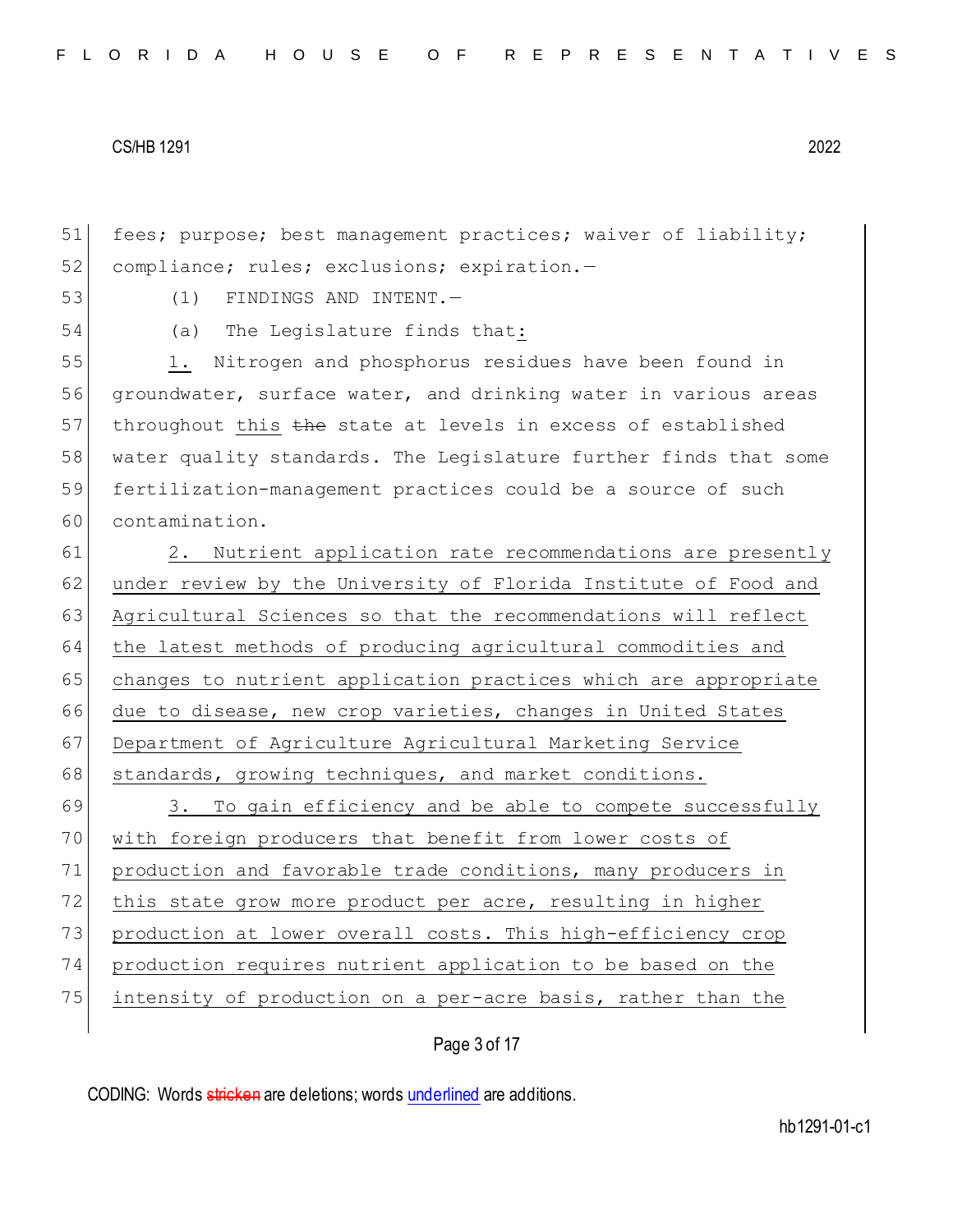| 76  | lower per-acre production on which past research based its       |
|-----|------------------------------------------------------------------|
| 77  | recommended nutrient application rate.                           |
| 78  | 4. Florida citrus faces challenges that include citrus           |
| 79  | greening, citrus canker, windstorms, a freeze in 2022 that       |
| 80  | resulted in the smallest citrus harvest since 1946, labor and    |
| 81  | supply chain shortages in 2022, and other events that result in  |
| 82  | the fruit not being harvested. In order to continue production   |
| 83  | of this state's iconic crop, nutrient application rates must     |
| 84  | reflect fruit grown on the tree after the bloom during the       |
| 85  | growing season and not fruit ultimately harvested for market     |
| 86  | delivery.                                                        |
| 87  | It is the intent of the Legislature to:<br>(b)                   |
| 88  | Improve fertilization-management practices as soon as<br>1.      |
| 89  | practicable in a way that protects this the state's water        |
| 90  | resources and preserves a viable agricultural industry. This     |
| 91  | goal is to be accomplished through research concerning best      |
| 92  | management practices and education and incentives for the        |
| 93  | agricultural industry and other major users of fertilizer.       |
| 94  | 2. Accommodate continued Florida citrus production without       |
| 95  | interruption as research to formally revise nutrient application |
| 96  | rates is completed.                                              |
| 97  | 3. Authorize the use of site-specific nutrient management        |
| 98  | for Florida citrus to adjust recommended nutrient application    |
| 99  | rates when site-specific nutrient management is supported by     |
| 100 | written recommendations from a certified professional and        |
|     | Page 4 of 17                                                     |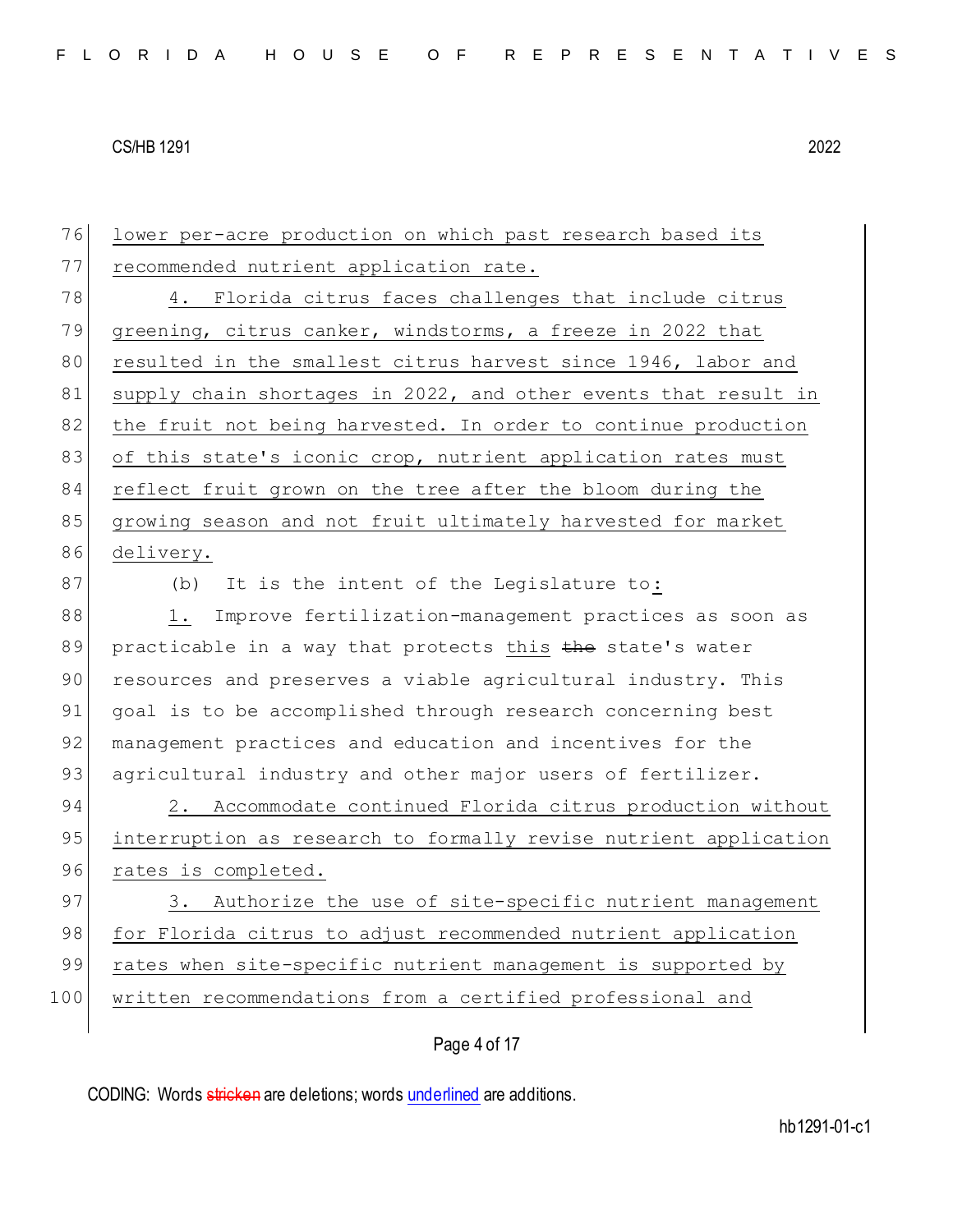| 101 | documented using production and field data that is retained for  |
|-----|------------------------------------------------------------------|
| 102 | review during the best management practices implementation       |
| 103 | verification process.                                            |
| 104 | (2)<br>$FEES. -$                                                 |
| 105 | (a)<br>In addition to the fees imposed under ss. 576.021 and     |
| 106 | 576.041, the following supplemental fees shall be collected and  |
| 107 | paid by licensees for the sole purpose of implementing this      |
| 108 | section:                                                         |
| 109 | 1.<br>One hundred dollars for each license to distribute         |
| 110 | fertilizer.                                                      |
| 111 | 2.<br>One hundred dollars for each specialty fertilizer          |
| 112 | registration.                                                    |
| 113 | Fifty cents per ton for all fertilizer that contains<br>3.       |
| 114 | nitrogen or phosphorus and that is sold in this state.           |
| 115 | All fees paid to the department under this section are<br>(b)    |
| 116 | due and payable at the same time and in the same manner as the   |
| 117 | fees specified in ss. 576.021 and 576.041 and are subject to all |
| 118 | provisions contained in those sections.                          |
| 119 | All fees paid under this section must be deposited<br>(C)        |
| 120 | into the General Inspection Trust Fund and are exempt from the   |
| 121 | provisions of s. 215.20. These funds are to be appropriated      |
| 122 | annually to the department and allocated according to a          |
| 123 | memorandum of understanding between the department and the       |
| 124 | Department of Environmental Protection. The allocation of        |
| 125 | indirect costs to these funds by any state agency is             |
|     |                                                                  |

# Page 5 of 17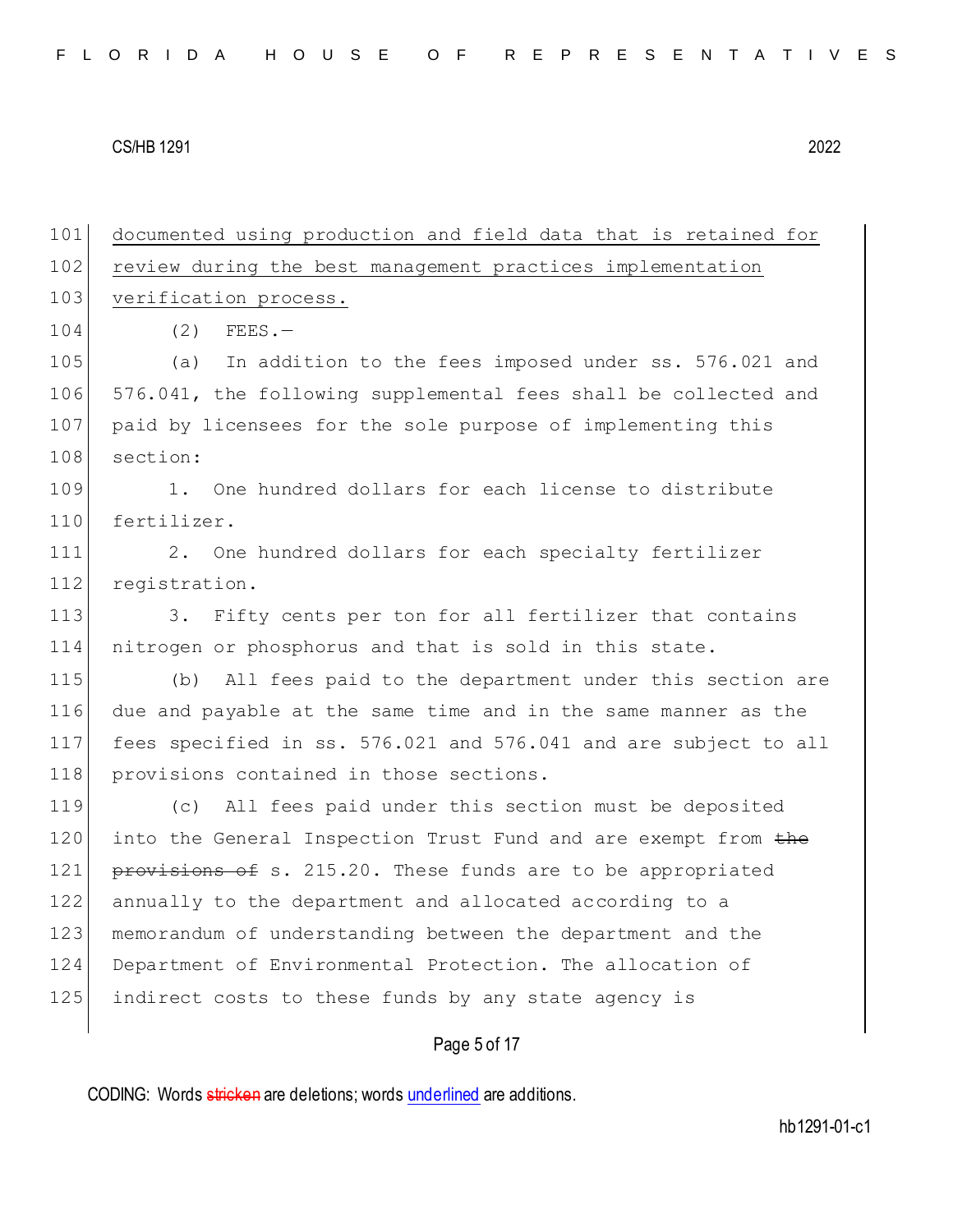126 specifically prohibited.

127 (3) USE OF FUNDS PURPOSE. The funds collected pursuant to 128 subsection (2) must be used by the department for:

129 (a) Research, development, demonstration, and 130 implementation of suitable interim measures, best management 131 practices, or other measures used to achieve state water quality 132 standards for nitrogen and phosphorus criteria, including site-133 specific nutrient management. Implementation of interim 134 measures, best management practices, and other measures may 135 include cost-sharing grants, technical assistance, 136 implementation tracking, and conservation leases or other 137 agreements for water quality improvement.

138 (b) Completing the analysis, research plan and 139 recommendations, and report required under paragraph (4)(b).

140 (c) $(b)$  Approving, adopting, publishing, and distributing 141 interim measures, best management practices, or other measures. 142 In the process of developing, approving, and adopting interim 143 measures, best management practices, or other measures, the 144 department shall consult with the Department of Environmental 145 Protection, the Department of Health, the water management 146 districts, environmental groups, the fertilizer industry, and 147 representatives from the affected farming groups.

148 (d) $\left\{\left(e\right)\right\}$  Reimbursing the Department of Environmental 149 Protection for costs incurred which are associated with: 150 1. Monitoring and verifying the effectiveness of the

## Page 6 of 17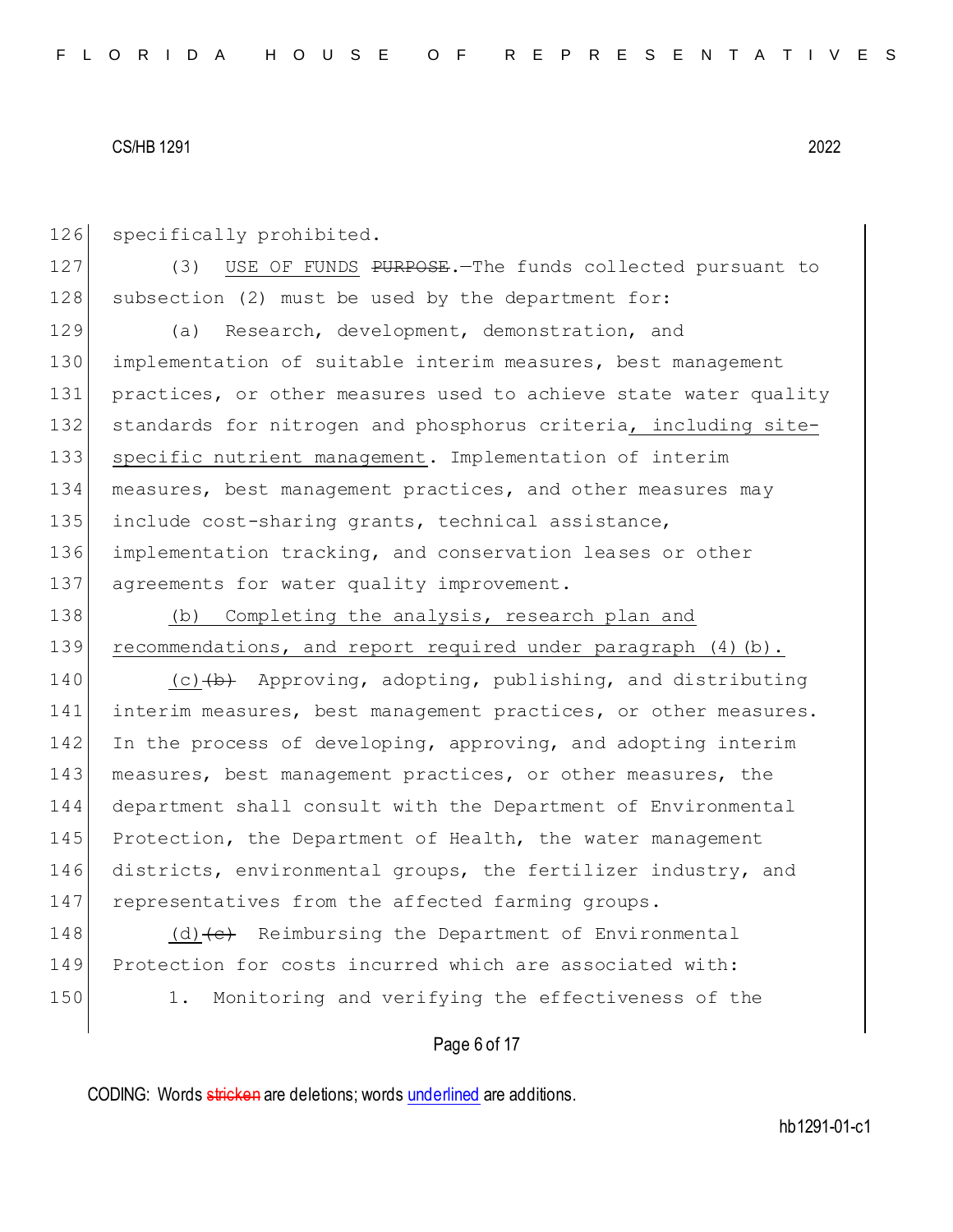interim measures, best management practices, or other measures 152 approved and adopted under subsection (7)  $\left(6\right)$  at representative sites. The Department of Environmental Protection shall use its best professional judgment in making the initial determination of the effectiveness of the interim measures, best management 156 practices, or other measures.

157 2. Sampling, analysis, and restoration of potable water 158 supplies, pursuant to s. 376.307, found to contain levels of 159 nitrate in excess of state water quality standards, which excess 160 is determined to be the result of the application of fertilizers 161 or other soil-applied nutritional materials containing nitrogen.

163 This subsection must be implemented through a memorandum of 164 understanding between the department and the Department of 165 Environmental Protection.

162

166 (4) SITE-SPECIFIC NUTRIENT MANAGEMENT.—

167 (a) The use of site-specific nutrient management to tailor 168 recommended nutrient application rates is authorized for citrus 169 crops where site-specific nutrient management is supported by a 170 certified professional.

171 1. When recommended nutrient application rates published 172 by the University of Florida Institute of Food and Agricultural 173 Sciences or other state universities and Florida College System 174 institutions that have agricultural research programs are not 175 appropriate for a specific citrus producer due to soil

# Page 7 of 17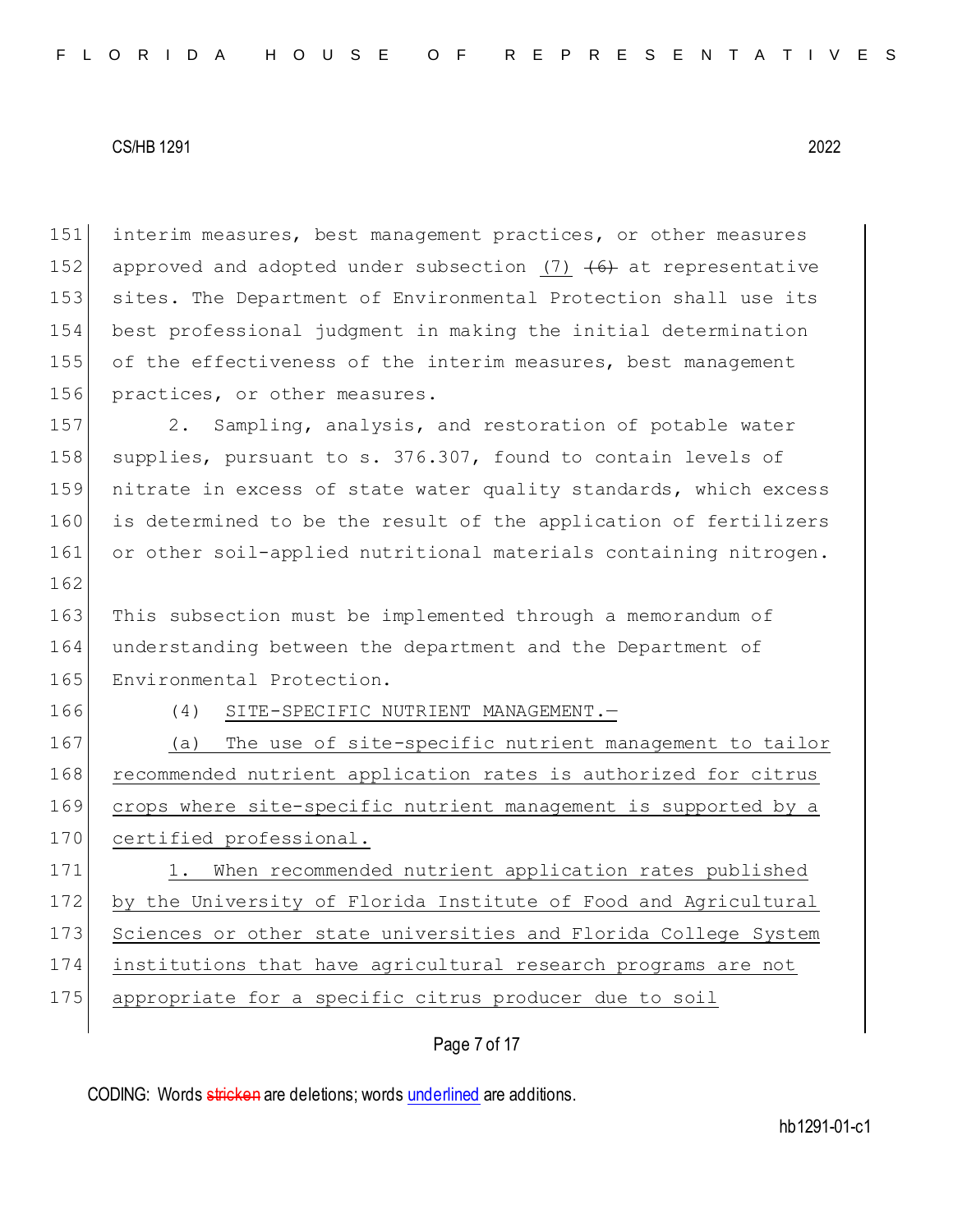| 176 | conditions, disease, crop varieties, subsequent crop rotations,  |
|-----|------------------------------------------------------------------|
| 177 | planting density, market requirements, or site-specific          |
| 178 | conditions, written recommendations from a certified             |
| 179 | professional may be used to tailor the recommended nutrient      |
| 180 | application rates for that producer. The determination that the  |
| 181 | published nutrient application rates are not appropriate and the |
| 182 | recommendation for the tailoring of nutrient application rates   |
| 183 | must be documented with one or more of the following records, as |
| 184 | appropriate: soil tests, plant tissue tests, pathology reports,  |
| 185 | yield response curves, growth records, or site-specific          |
| 186 | conditions, together with records specifying the application     |
| 187 | rate, the types or forms of nutrients used, the nutrient sources |
| 188 | used, and the placement and timing of the nutrient sources. A    |
| 189 | citrus producer must retain the records for 5 years to support   |
| 190 | the use of site-specific nutrient management.                    |
| 191 | 2. Citrus producers using site-specific nutrient                 |
| 192 | management must be enrolled in and implementing all other best   |
| 193 | management practices adopted by the department and identified in |
| 194 | the enrolled notice of intent required under s. 403.067(7)(c)    |
| 195 | and subsections (5) and (6).                                     |
| 196 | 3. Notwithstanding any other law, citrus producers               |
| 197 | implementing site-specific nutrient management in compliance     |
| 198 | with this section are provided a presumption of compliance with  |
|     |                                                                  |
| 199 | state water quality standards, may rely on the waiver of         |
| 200 | liability in subsection (5), and may be deemed to be in          |

Page 8 of 17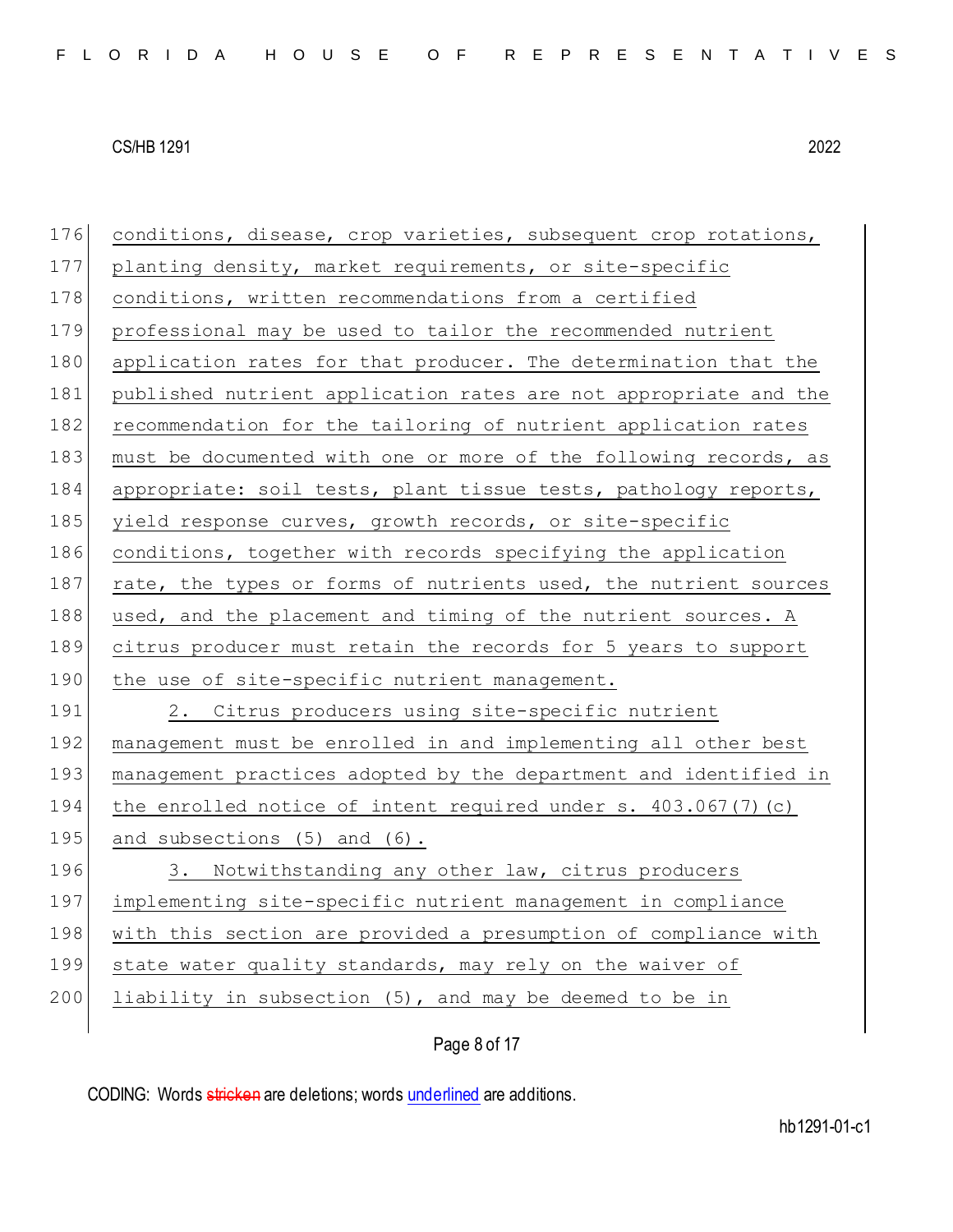201 compliance with s.  $403.067(7)(c)$  and subsections (5) and (6). 202 (b) The University of Florida Institute of Food and 203 Agricultural Sciences shall analyze the use of site-specific 204 nutrient management for crops other than citrus and crop 205 rotations, develop a research plan and interim recommendations 206 for implementation of site-specific nutrient management, and 207 submit a report to the Governor, the President of the Senate, 208 and the Speaker of the House of Representatives by December 31, 209 2022.

 (5) WAIVER OF LIABILITY.—Notwithstanding any other **provision of** law, the Department of Environmental Protection may not is not authorized to institute proceedings against any 213 person or the Federal Government under the provisions of s. 376.307(5) to recover any costs or damages associated with nitrogen or phosphorus contamination of groundwater or surface 216 water, or the evaluation, assessment, or remediation of such contamination of groundwater or surface water, including 218 sampling, analysis, and restoration of potable water supplies, where the contamination of groundwater or surface water is 220 determined to be the result of the application of fertilizers or other soil-applied nutritional materials containing nitrogen or phosphorus, provided the property owner or leaseholder:

223 (a)1. Provides the department with a notice of intent to 224 implement applicable interim measures, best management 225 practices, or other measures adopted by the department which

# Page 9 of 17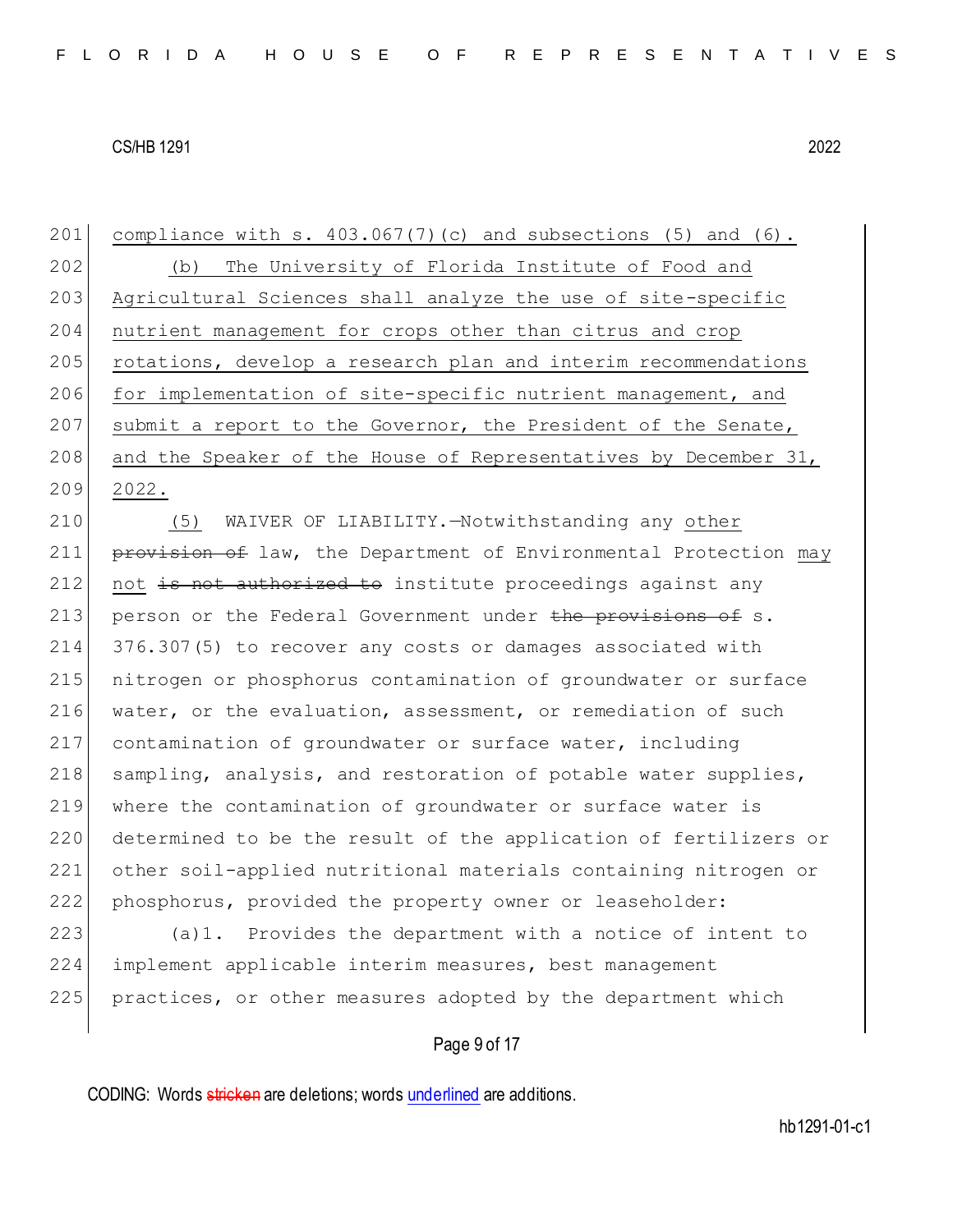226 practices or measures have been verified by the Department of 227 Environmental Protection to be effective; and

228 2. Implements applicable interim measures, best management 229 practices, or other measures as soon as practicable according to 230 rules adopted by the department or no longer applies fertilizers 231 or other soil-applied nutritional materials containing nitrogen 232 or phosphorus; or

233 (b) No longer applies fertilizers or other soil-applied 234 nutritional materials containing nitrogen or phosphorus as of 235 the effective date of this section.

236  $(6)$  (6) (5) COMPLIANCE. - If the property owner or leaseholder 237 implements interim measures, best management practices, or other 238 measures adopted by the department which practices or measures 239 have been verified by the Department of Environmental Protection  $240$  to be effective, and complies with the following, there is a 241 presumption of compliance with state water quality standards for 242 such criteria under this section and s. 403.067(7)(c) with 243 respect to the application of fertilizers or other soil-applied 244 nutritional materials containing nitrogen or phosphorus:

245 (a)1. Provides the department with a notice of intent to 246 implement applicable interim measures, best management 247 practices, or other measures adopted by the department; and

248 2. Implements applicable interim measures, best management 249 practices, or other measures as soon as practicable according to 250 rules adopted by the department or no longer applies fertilizers

## Page 10 of 17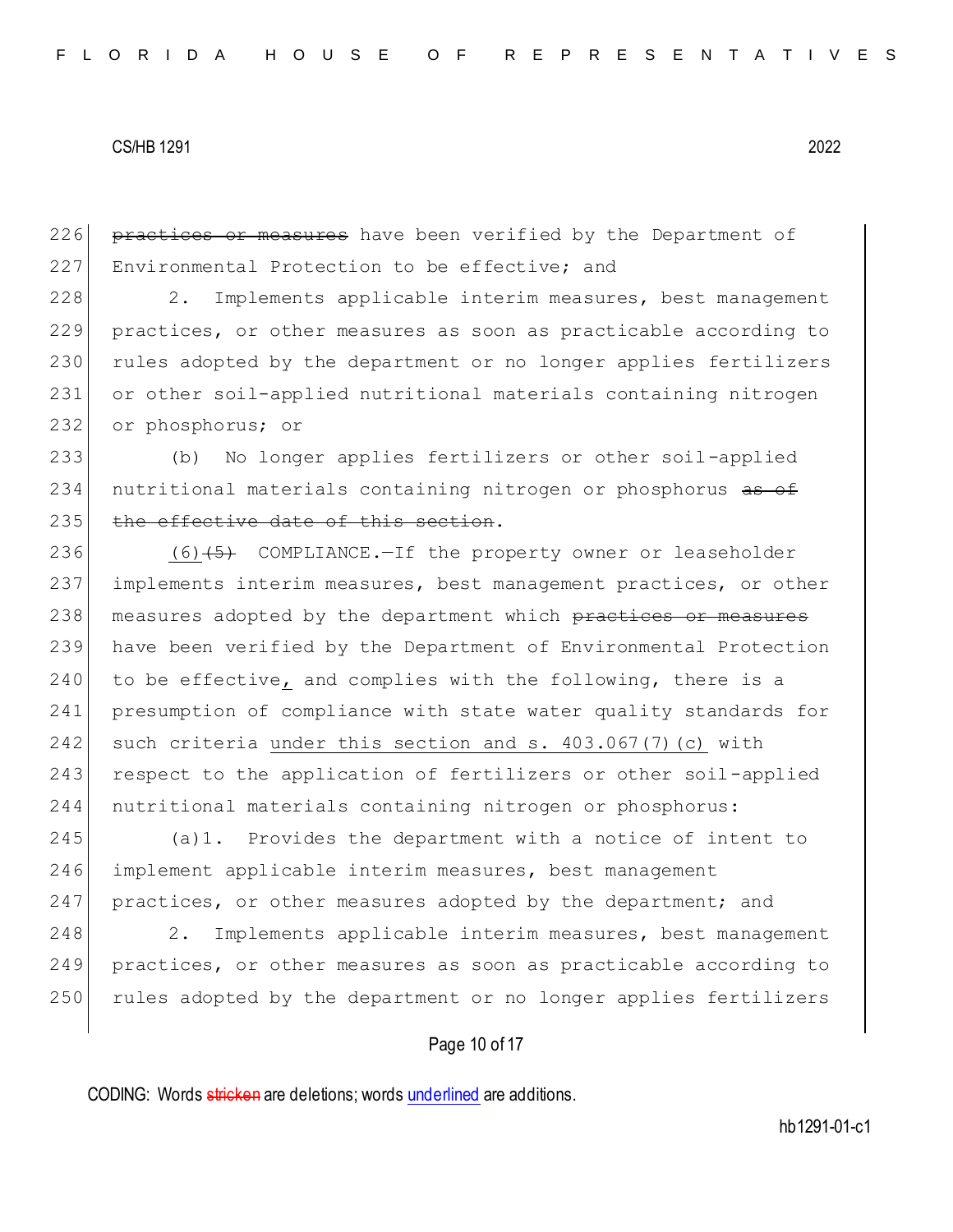251 or other soil-applied nutritional materials containing nitrogen 252 or phosphorus; or

253 (b) No longer applies fertilizers or other soil-applied 254 nutritional materials containing nitrogen or phosphorus as of 255 the effective date of this section.

 $(7)$  (6) RULEMAKING. The department, in consultation with the Department of Environmental Protection, the Department of Health, the water management districts, environmental groups, the fertilizer industry, and representatives from the affected 260 farming groups, shall adopt rules to:

261 (a) Specify the requirements of interim measures, best 262 management practices, or other measures to be implemented by 263 property owners and leaseholders.

 (b) Establish procedures for property owners and leaseholders to submit the notice of intent to implement and comply with interim measures, best management practices, or 267 other measures.

268 (c) Establish schedules for implementation of interim 269 measures, best management practices, or other measures.

270 (d) Establish a system to assure the implementation of 271 best management practices, including recordkeeping requirements.  $272$  (8)<del>(7)</del> OTHER PROVISIONS.

273 (a) This section does not limit the authority of the 274 Department of Environmental Protection to regulate discharges 275 associated with the commercial feeding of livestock and poultry

# Page 11 of 17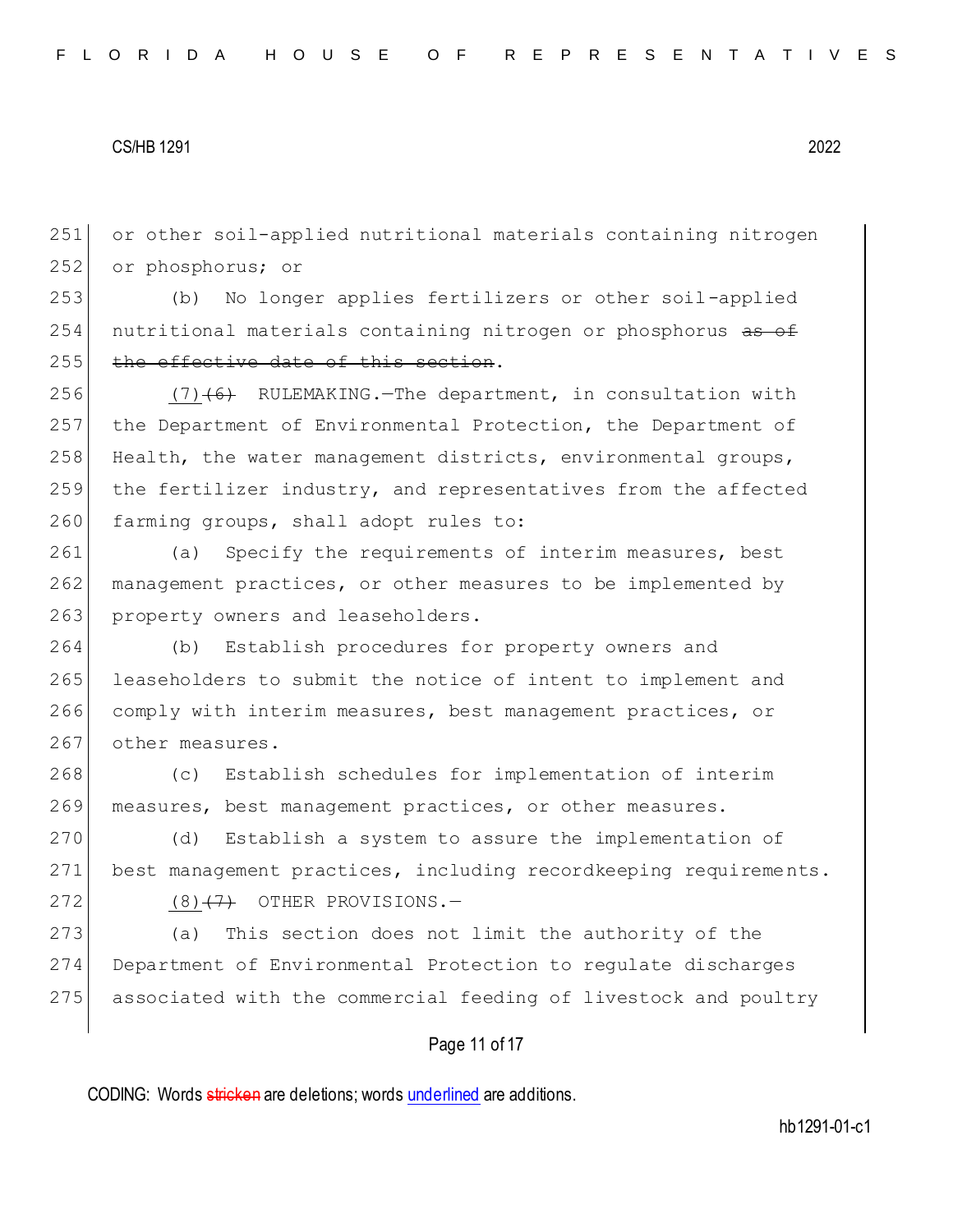276 defined in chapter 585, including that of dairy farm and egg 277 production operations, or the disposal of sludge, residuals, or 278 septage. This paragraph does not grant additional authority to 279 regulate these discharges.

280 (b) This section does not limit federally delegated 281 regulatory authority.

 (c) The Department of Environmental Protection may adopt 283 rules to establish criteria for dairy farms which provide 284 reasonable assurance that state nitrate groundwater quality standards will not be violated and which, provided such criteria are met, shall prohibit the Department of Environmental Protection from instituting proceedings against any dairy farmer 288 under the provisions of s. 376.307(5) and shall provide a presumption of compliance with safe nitrate groundwater quality standards.

291 (d) This section, except for subsection (2), does not 292 apply to the manufacture, mixing, or blending of fertilizer, 293 including fertilizer containing sludge, residuals, or septage.

294 (9)<del>(8)</del> EXPIRATION OF PROVISIONS.—Subsection (4) expires on 295 December 31, 2027. Subsections (1), (2), (3),  $(5)$   $(4)$ , and  $(7)$ 296  $\left(6\right)$  expire on December 31, 2032 2022. Subsections  $\left(6\right)$   $\left(5\right)$  and 297 (8) <del>(7)</del> expire on December 31, 2037 <del>2027</del>.

298 Section 3. Paragraph (c) of subsection (7) of section 299 403.067, Florida Statutes, is amended to read:

300 403.067 Establishment and implementation of total maximum

Page 12 of 17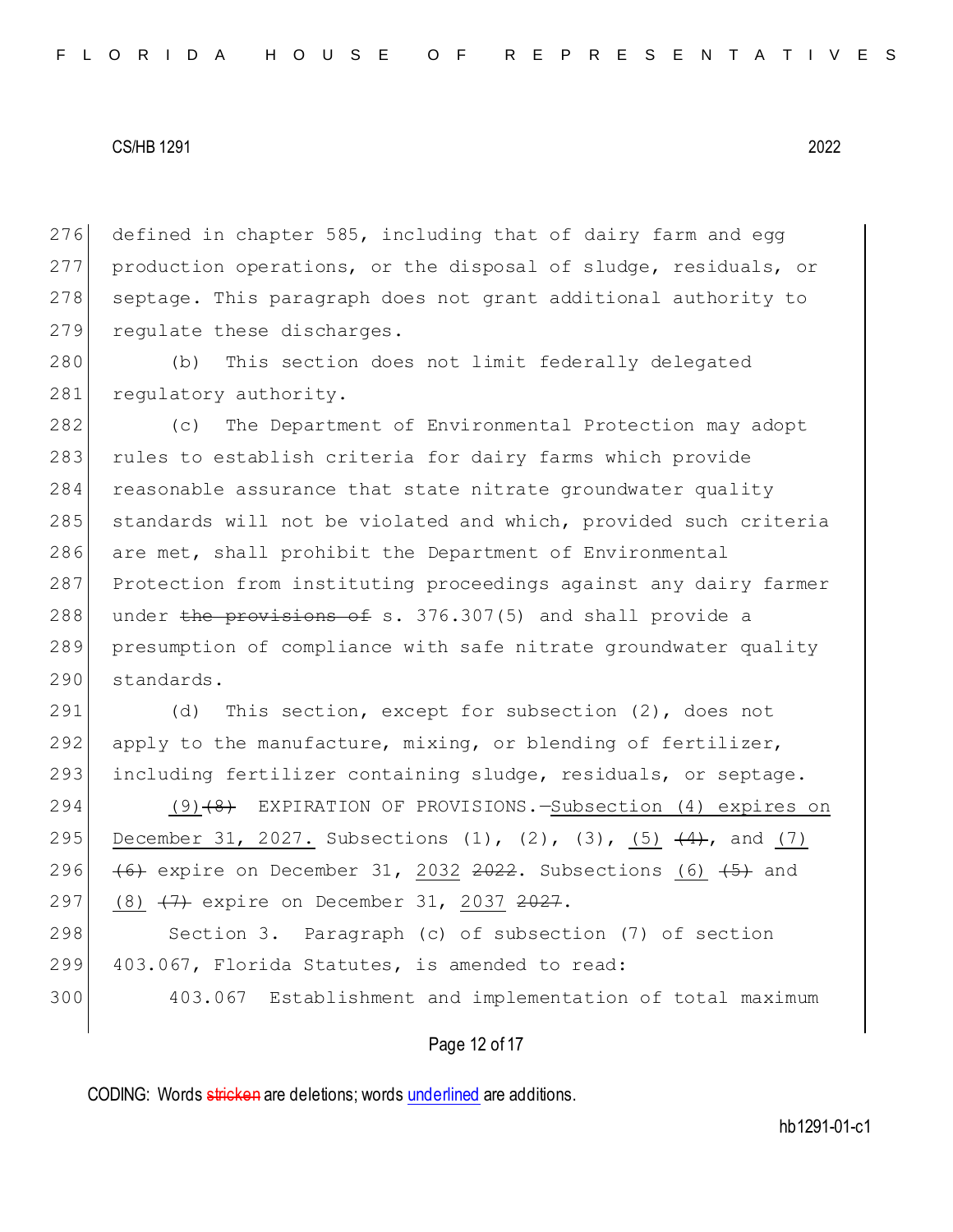daily loads.—

 (7) DEVELOPMENT OF BASIN MANAGEMENT PLANS AND IMPLEMENTATION OF TOTAL MAXIMUM DAILY LOADS.—

(c) *Best management practices.*—

 1. The department, in cooperation with the water management districts and other interested parties, as 307 appropriate, may develop suitable interim measures, best management practices, or other measures necessary to achieve the level of pollution reduction established by the department for nonagricultural nonpoint pollutant sources in allocations developed pursuant to subsection (6) and this subsection. These practices and measures may be adopted by rule by the department and the water management districts and, where adopted by rule, shall be implemented by those parties responsible for 315 nonagricultural nonpoint source pollution.

316 2. The Department of Agriculture and Consumer Services may develop and adopt by rule pursuant to ss. 120.536(1) and 120.54 suitable interim measures, best management practices, or other measures necessary to achieve the level of pollution reduction established by the department for agricultural pollutant sources in allocations developed pursuant to subsection (6) and this subsection or for programs implemented pursuant to paragraph (12)(b). These practices and measures may be implemented by those parties responsible for agricultural pollutant sources, and the department, the water management districts, and the

# Page 13 of 17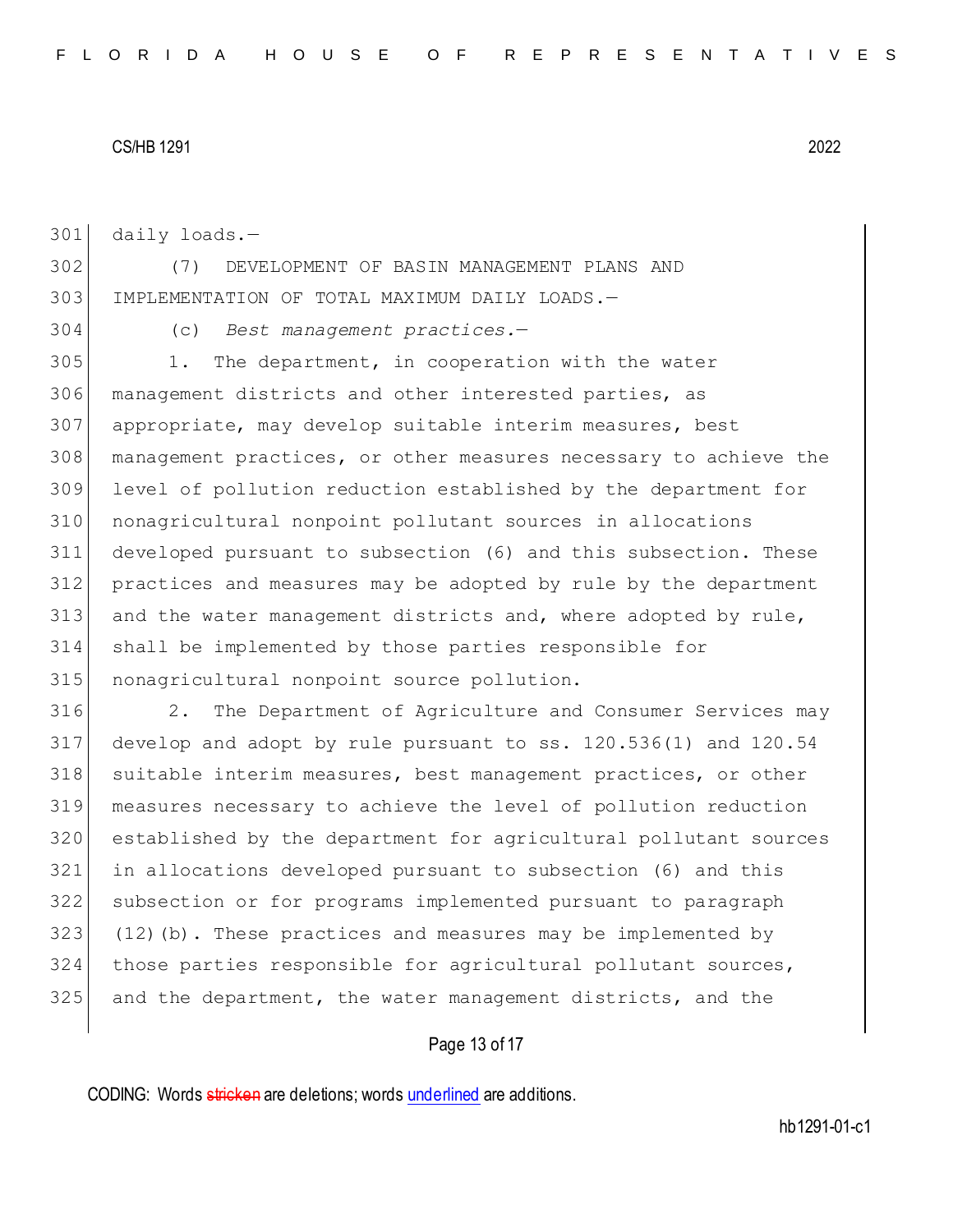Department of Agriculture and Consumer Services shall assist with implementation. In the process of developing and adopting 328 rules for interim measures, best management practices, or other measures, the Department of Agriculture and Consumer Services shall consult with the department, the Department of Health, the water management districts, representatives from affected farming groups, and environmental group representatives. Such rules must also incorporate provisions for a notice of intent to implement the practices and a system to assure the implementation of the practices, including site inspection and 336 recordkeeping requirements.

337 3. When interim measures, best management practices, or 338 other measures are adopted by rule, the effectiveness of such practices in achieving the levels of pollution reduction established in allocations developed by the department pursuant to subsection (6) and this subsection or in programs implemented pursuant to paragraph (12)(b) must be verified at representative sites by the department. The department shall use its best professional judgment in making the initial verification that 345 the best management practices are reasonably expected to be effective and, when applicable, shall notify the appropriate water management district or the Department of Agriculture and Consumer Services of its initial verification before the adoption of a rule proposed pursuant to this paragraph. 350 Implementation, in accordance with rules adopted under this

# Page 14 of 17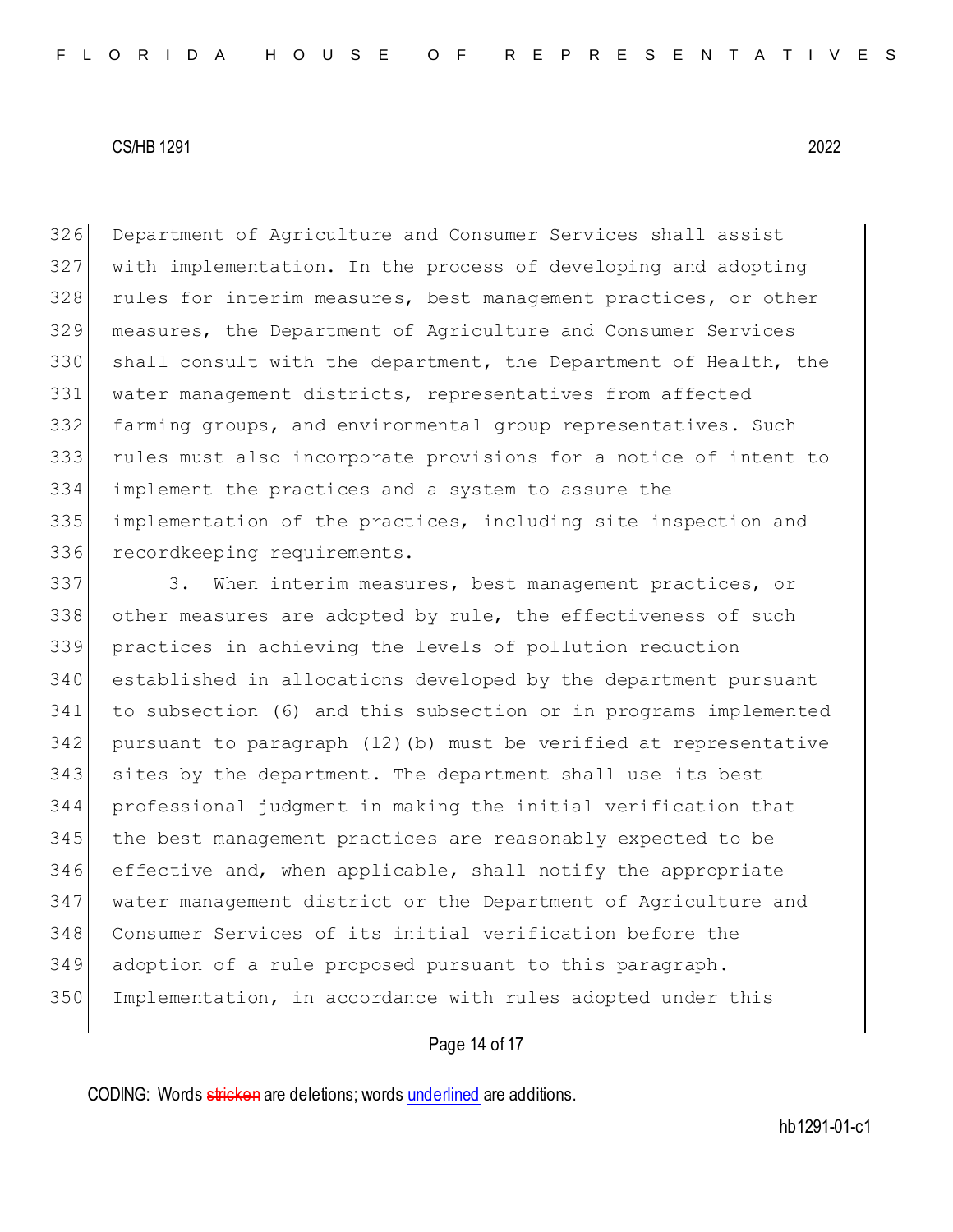paragraph, of practices that have been initially verified to be effective, or verified to be effective by monitoring at 353 representative sites, by the department, or are authorized by  $s$ . 576.045, shall provide a presumption of compliance with state water quality standards and release from s. 376.307(5) for those pollutants addressed by the practices, and the department is not authorized to institute proceedings against the owner of the source of pollution to recover costs or damages associated with 359 the contamination of surface water or groundwater caused by those pollutants. Research projects funded by the department, a water management district, or the Department of Agriculture and Consumer Services to develop or demonstrate interim measures or best management practices shall be granted a presumption of compliance with state water quality standards and a release from s. 376.307(5). The presumption of compliance and release is limited to the research site and only for those pollutants 367 addressed by the interim measures or best management practices. Eligibility for the presumption of compliance and release is limited to research projects on sites where the owner or 370 operator of the research site and the department, a water management district, or the Department of Agriculture and Consumer Services have entered into a contract or other 373 agreement that, at a minimum, specifies the research objectives, the cost-share responsibilities of the parties, and a schedule 375 that details the beginning and ending dates of the project.

# Page 15 of 17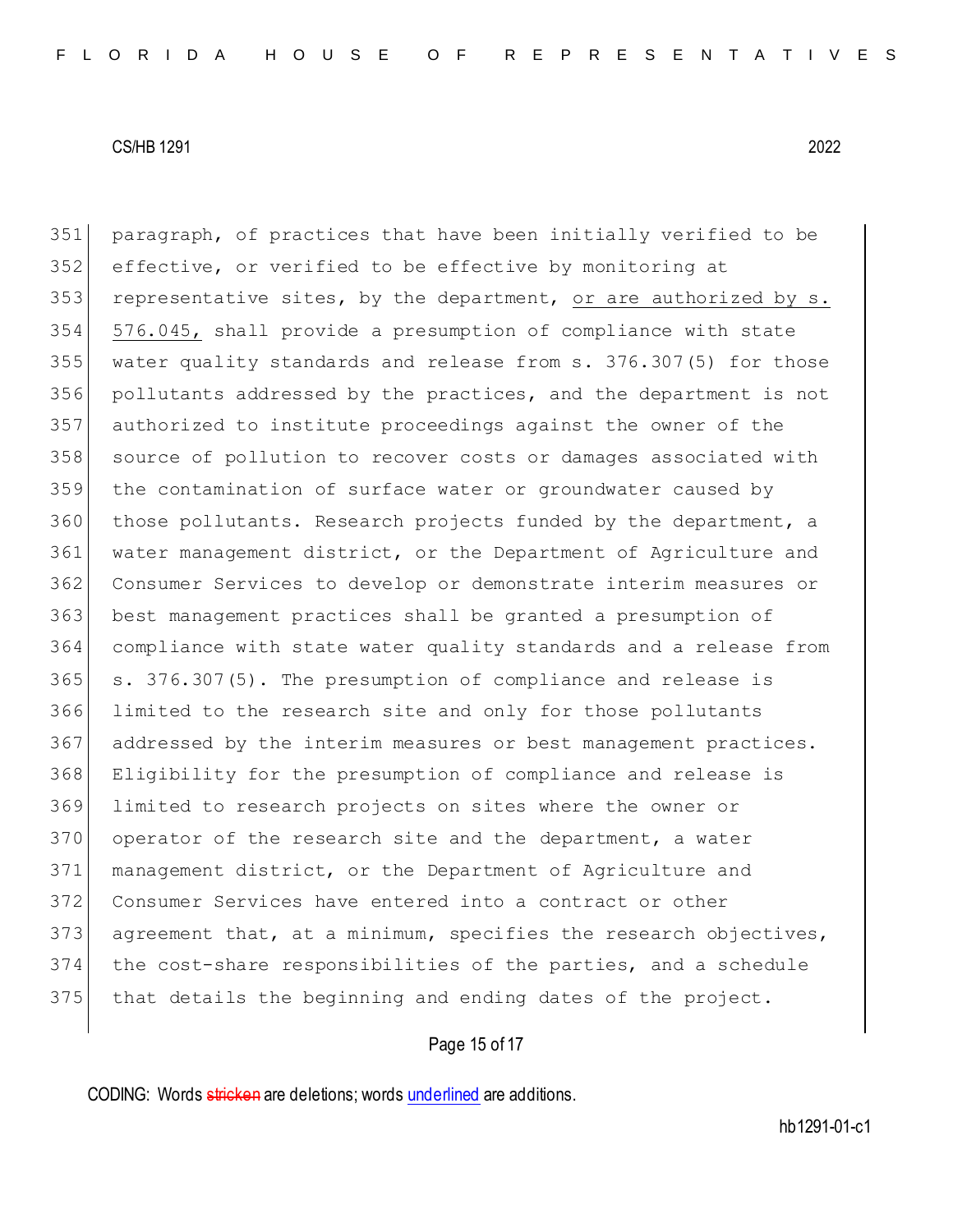376 4. When water quality problems are demonstrated, despite the appropriate implementation, operation, and maintenance of best management practices and other measures required by rules adopted under this paragraph, the department, a water management district, or the Department of Agriculture and Consumer Services, in consultation with the department, shall institute a reevaluation of the best management practice or other measure. If the reevaluation determines that the best management practice or other measure requires modification, the department, a water management district, or the Department of Agriculture and Consumer Services, as appropriate, shall revise the rule to require implementation of the modified practice within a reasonable time period as specified in the rule.

 5. Subject to subparagraph 6., the Department of Agriculture and Consumer Services shall provide to the department information obtained pursuant to subparagraph (d)3.

 6. Agricultural records relating to processes or methods of production, costs of production, profits, or other financial information held by the Department of Agriculture and Consumer 395 Services pursuant to subparagraphs  $3.7, 4.7$  and  $5.$  or pursuant to any rule adopted pursuant to subparagraph 2. are confidential 397 and exempt from s.  $119.07(1)$  and s.  $24(a)$ , Art. I of the State Constitution. Upon request, records made confidential and exempt pursuant to this subparagraph shall be released to the 400 department or any water management district provided that the

# Page 16 of 17